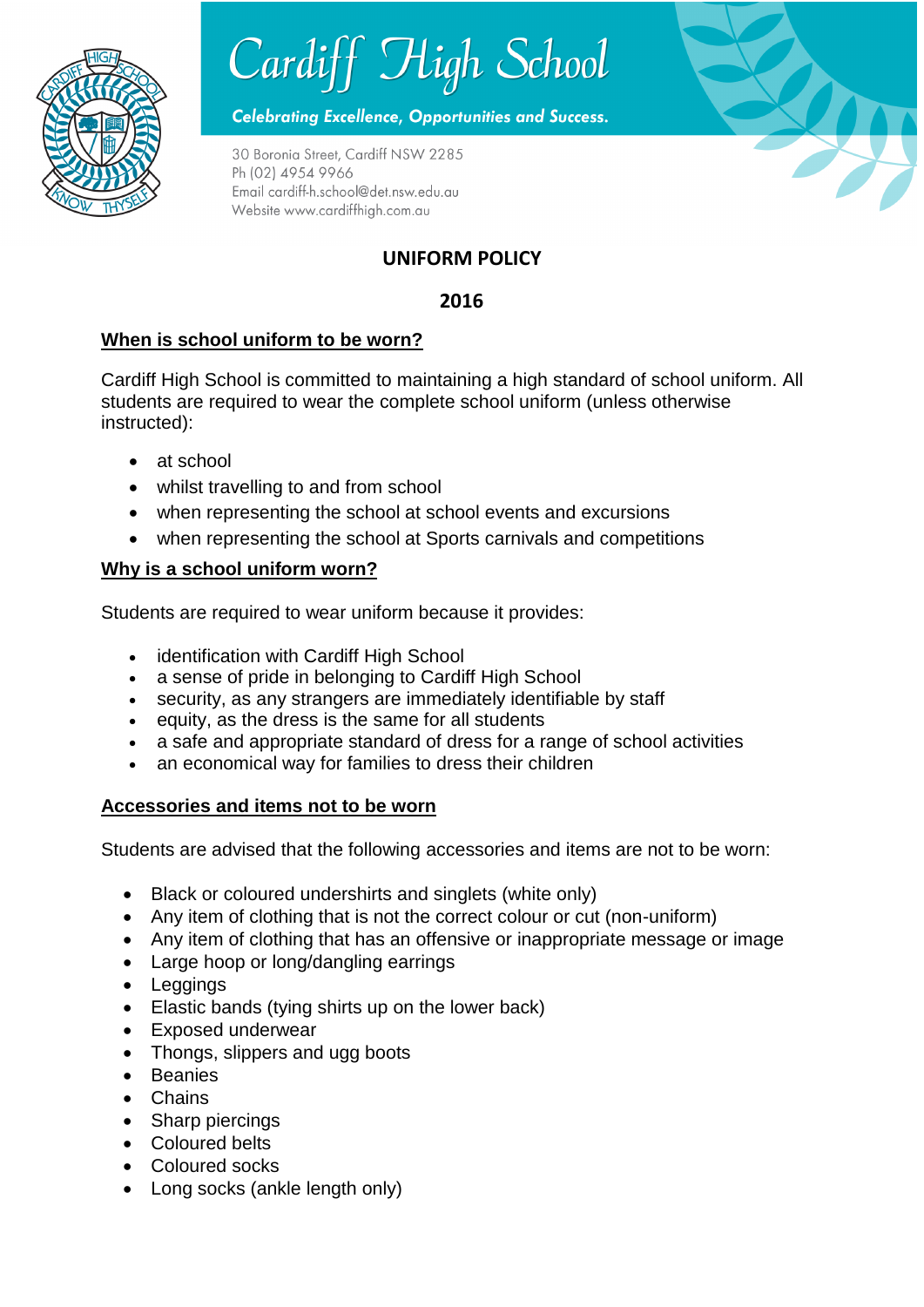### **The Cardiff High School Uniform**

The Cardiff High School Uniform is supplied by Alinta and is available for purchase from the school uniform shop, located in the Administration building. All items of school uniform are listed in the Cardiff High School Uniform Description document in Appendix A.

#### **Footwear**

Students are to wear leather, enclosed footwear, preferably black, at all times, although students may change to more appropriate footwear for sport or PDHPE, Vocational Education and Training (VET) and Industrial Technology lessons.

### **Hats**

Students are encouraged to wear a hat, at all times, when outside for lessons, recess and lunch and extra-curricular activities. Hats are not to be worn in school buildings and classrooms.

#### **Procedures for monitoring the uniform policy**

The uniform policy is monitored by roll call teachers, with the assistance of Year Advisers, Head Teachers, Deputy Principals and the Principal. All staff share a responsibility to ensure that uniform is worn correctly.

Reasons why students may be unable to wear school uniform may include:

- An item may be soiled, torn or damaged
- A student is injured, disabled or has a medical condition
- Religious or cultural reasons
- A parent or guardian may be unable to wash due to wet weather
- A parent or guardian may be unable to wash due to family problems/emergencies
- The student may be living away from home for a period of time
- A student is new to the school and has been unable to access the uniform
- Financial reasons (Students are encouraged to apply for financial assistance through the school. These cases will be dealt with individually and sensitively.)

#### **The school procedure for monitoring uniform during roll groups**

#### **Students with a note from a parent or guardian**

- Students must bring a signed and dated note to roll group from a parent or guardian outlining the reason for being out of uniform.
- This note must be presented to the student's roll group teacher who will mark the Uniform Roll to indicate that a note has been submitted.
- Students can apply for a uniform exemption if special circumstances apply that cannot be resolved by the school.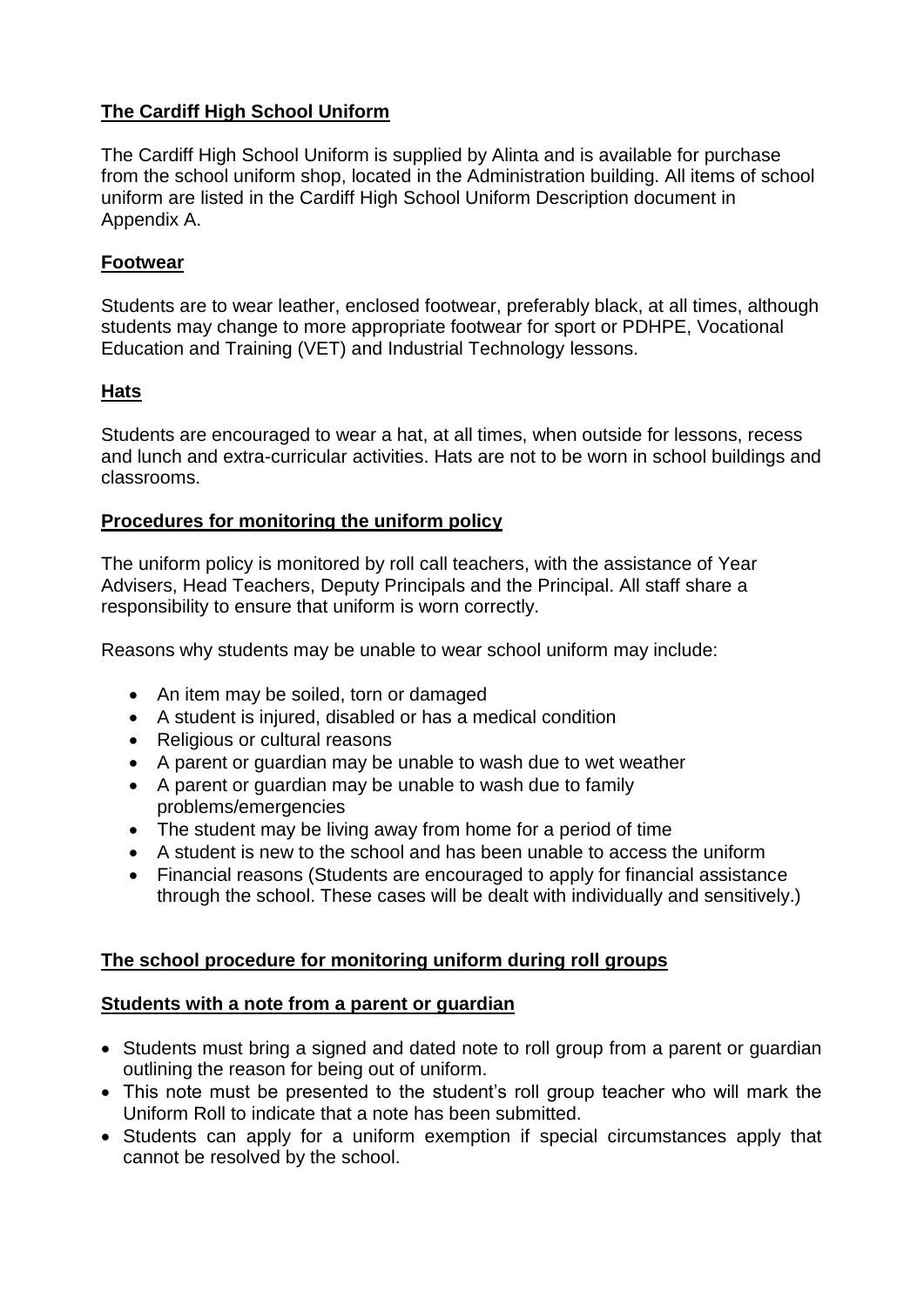#### **Students without a note from a parent or guardian**

- Roll group teachers will record the names of students out of uniform with no note on the uniform roll.
- A text message or letter will be sent to parents if the student is repeatedly out of uniform without satisfactory notification.
- If students continue to fail to wear correct uniform, students will be referred to the Year Adviser supervising that roll group or a Deputy Principal or Principal.

### **Monitoring of uniform during classes and in the playground**

When monitoring uniform in the classroom or playground, the following actions may occur:

- A warning is issued
- A student may be asked to remove the item and place it in their bag.
- A student may be withdrawn from class eg. a PDHPE, Science or TAS practical lesson due to health and safety issues
- The teacher may confiscate the item
- A detention may be given
- Parents may be contacted
- A breach of uniform policy note/text message is sent home to parents,

If students are continually in breach of the Uniform Policy, the following may occur:

- A detention is given
- A student may be sent home to change
- A student may be withdrawn from class eg. a PDHPE, Science or TAS practical lesson due to health and safety issues
- An interview with parents is held to resolve the issue

# **Personal Development, Health and Physical Education (PDHPE)**

Students are required to change into their full sports uniform at the beginning of each practical lessons in PDHPE (7-10) and all elective classes, including Sport, Fitness and Recreation Studies and Physical Activity and Sport Studies (Please see uniform list for details). Students must wear appropriate footwear, at all times, in all activities.

At the conclusion of the lesson students must change back into their regular school uniform.

If a student is unable to wear their sports uniform, a note signed by a parent or guardian must be provided to their class teacher.

If a student repeatedly fails to bring their sports uniform a letter will be issued informing parents.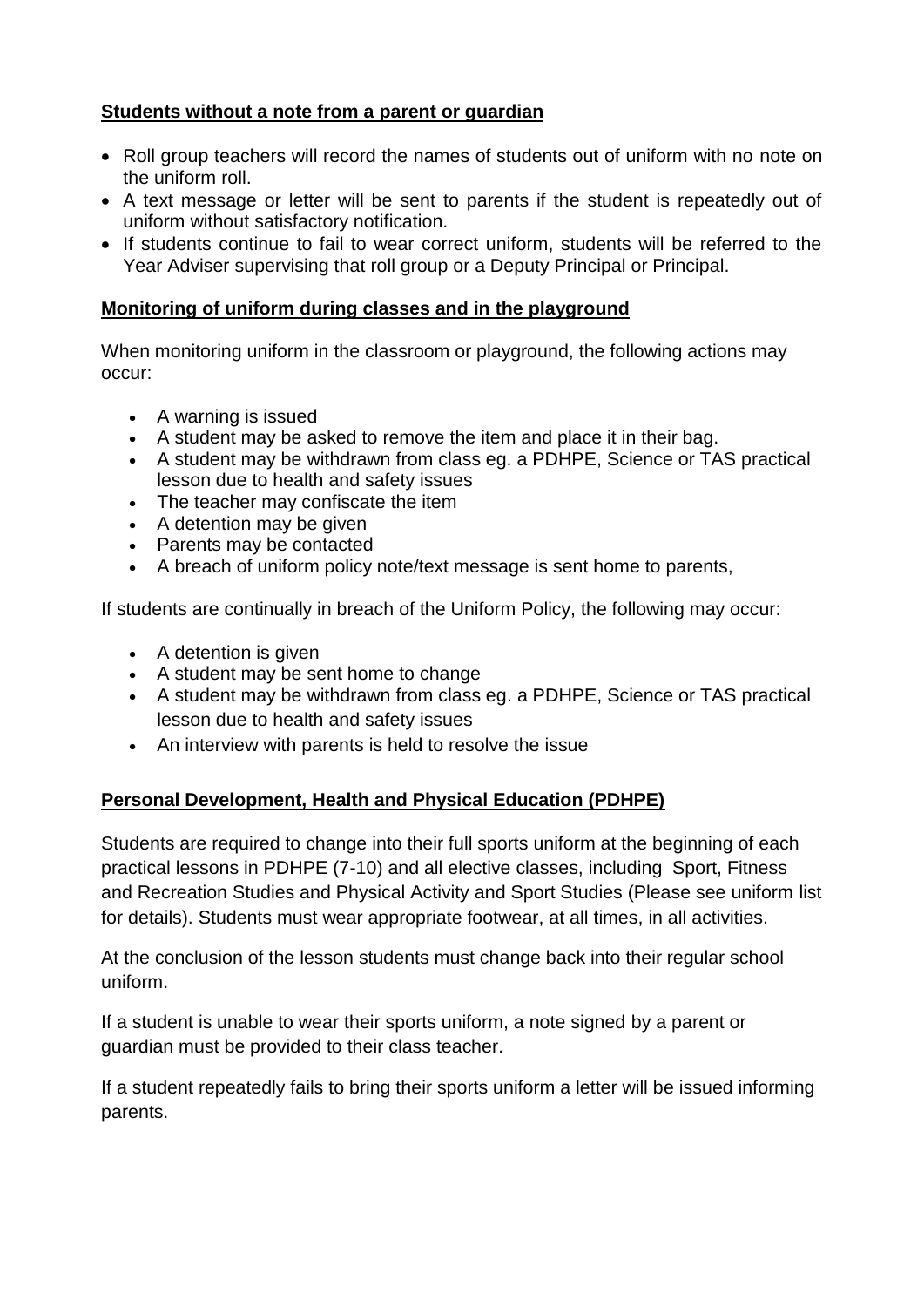# **Sport**

The school Sport Uniform is worn on Wednesdays (Years 7-10), when representing the school in sport and school sports carnivals (including Zone Carnivals).

# **Sunsmart in Sport, PDHPE and VET Construction**

Students are encouraged to wear a hat and sunscreen when participating in all outdoor lessons.

# **Technical and Applied Studies (TAS), Science and Visual Arts**

It is mandatory that students carrying out practical activities using chemicals or equipment in schools wear enclosed, leather footwear. This is a condition of entry into any laboratory or workshop within the school (including all Industrial Arts, Home Economics, Science and Art Rooms). Students may also be required to wear protective clothing and eyewear when participating in practical activities and experiments.

Students without the correct footwear will be provided with alternative, theoretical based work to complete.

# **References**

• *School Uniforms in New South Wales Government Schools. New South Wales Department of Education and Training. Student Welfare Directorate. Policy 2004.*

*• School Uniform Policy* 

*[https://detwww.det.nsw.edu.au/policies/student\\_admin/uniforms/school\\_uniform/PD20040025\\_i](https://detwww.det.nsw.edu.au/policies/student_admin/uniforms/school_uniform/PD20040025_i.shtml?level) [.shtml?level=](https://detwww.det.nsw.edu.au/policies/student_admin/uniforms/school_uniform/PD20040025_i.shtml?level)*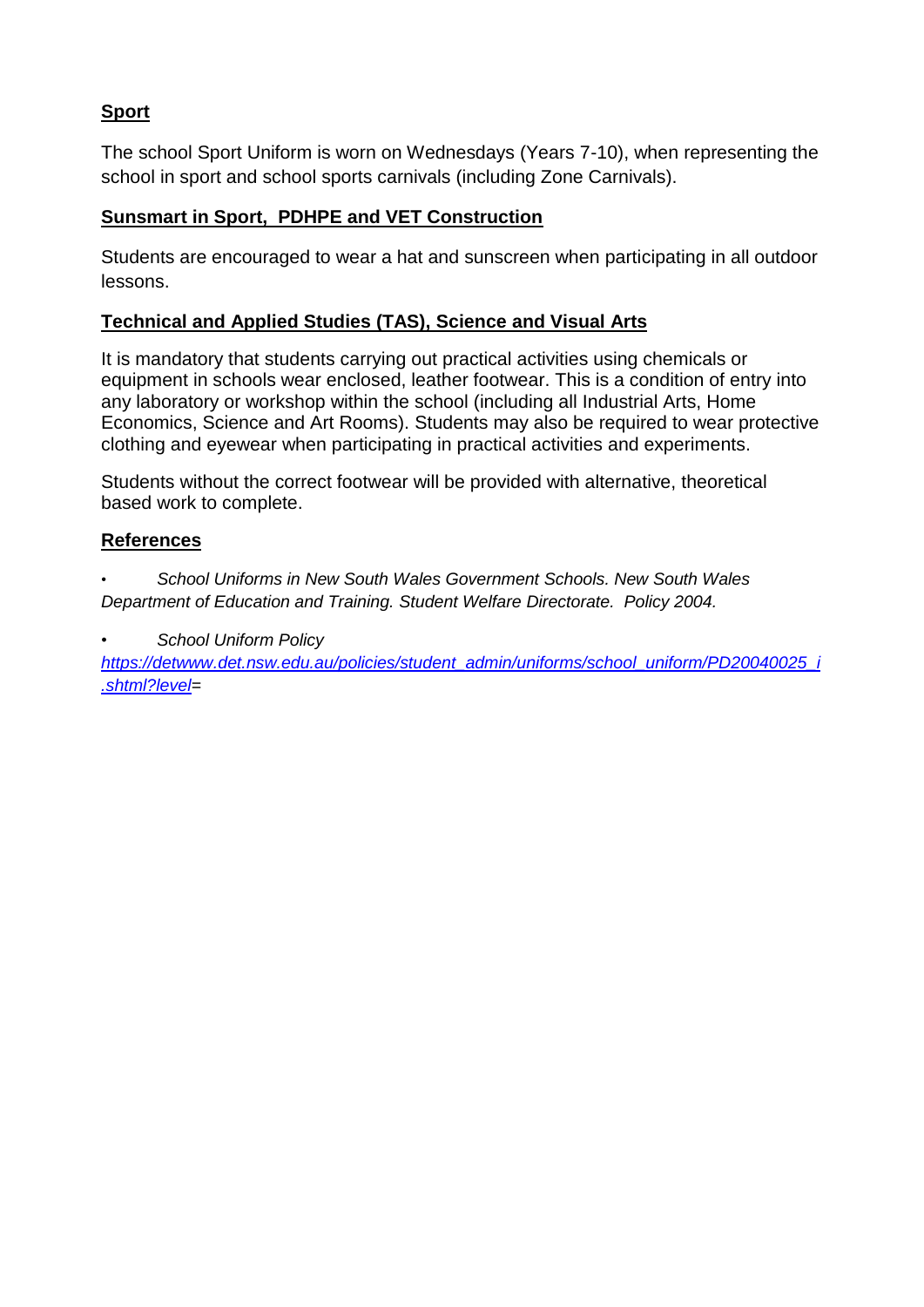# **Appendix A**

| <b>Cardiff High School</b><br><b>JUNIOR SCHOOL UNIFORM - YEARS 7-10</b><br><b>Summer and Winter</b>                         |                                                                                                                             |
|-----------------------------------------------------------------------------------------------------------------------------|-----------------------------------------------------------------------------------------------------------------------------|
| <b>Boys</b>                                                                                                                 | Girls                                                                                                                       |
| Polo Shirt - White Polo Shirt with Black and<br>Teal Panelling, White piping, White collar<br>with Cardiff High School logo | Blouse - White with Cardiff High School logo.<br>Teal piping on collar and sleeves.                                         |
|                                                                                                                             | Or,                                                                                                                         |
| Trousers - Black tailored trousers (with<br>White 'CHS' embroidery)<br>Formal Shorts - Black (with White 'CHS'              | Polo Shirt - White Polo Shirt with Black and<br>Teal Panelling, White piping, White collar with<br>Cardiff High School logo |
| embroidery)                                                                                                                 |                                                                                                                             |
| Sports Shorts - Black (with White 'CHS'<br>embroidery)                                                                      | Fitted Pants - Black tailored (with White 'CHS'<br>embroidery)                                                              |
|                                                                                                                             | Formal Shorts - Black (with White 'CHS'                                                                                     |
| Knitted Jumper - Knitted Black Black (with<br>CHSlogo)                                                                      | embroidery)                                                                                                                 |
| Polar Fleece Jumper-Black (with CHSlogo)                                                                                    | Sports Shorts - Black (with White 'CHS'<br>embroidery)                                                                      |
| Jacket - Black (with CHSlogo)                                                                                               | <b>Skirt-Black and Teal, check 4 pleat skirt</b>                                                                            |
| Tracksuit Jacket- Teal with Black panels,<br>White piping and Cardiff High School logo                                      | Cardigan - Black (with CHSlogo)                                                                                             |
| Tracksuit Pants - Black (with White 'CHS'<br>embroidery)                                                                    | Knitted Jumper - Knitted Black (with CHSlogo)                                                                               |
|                                                                                                                             | Polar Fleece Jumper-Black (with CHSlogo)                                                                                    |
| Socks - White, short length                                                                                                 | Tracksuit Jacket- Teal with Black panels, White<br>piping and Cardiff High School logo                                      |
| Shoes - Enclosed leather, preferably black                                                                                  |                                                                                                                             |
| Hat - Black bucket hat with 'CHS'<br>embroidery                                                                             | Tracksuit Pants - Black (with White 'CHS'<br>embroidery)                                                                    |
|                                                                                                                             | Socks - White, short length                                                                                                 |
|                                                                                                                             | <b>Stockings - Black</b>                                                                                                    |
|                                                                                                                             | Shoes - Enclosed leather, preferably black                                                                                  |
|                                                                                                                             | <b>Scarf (Optional) - Black</b>                                                                                             |
|                                                                                                                             | Hat - Black bucket hat with 'CHS' embroidery                                                                                |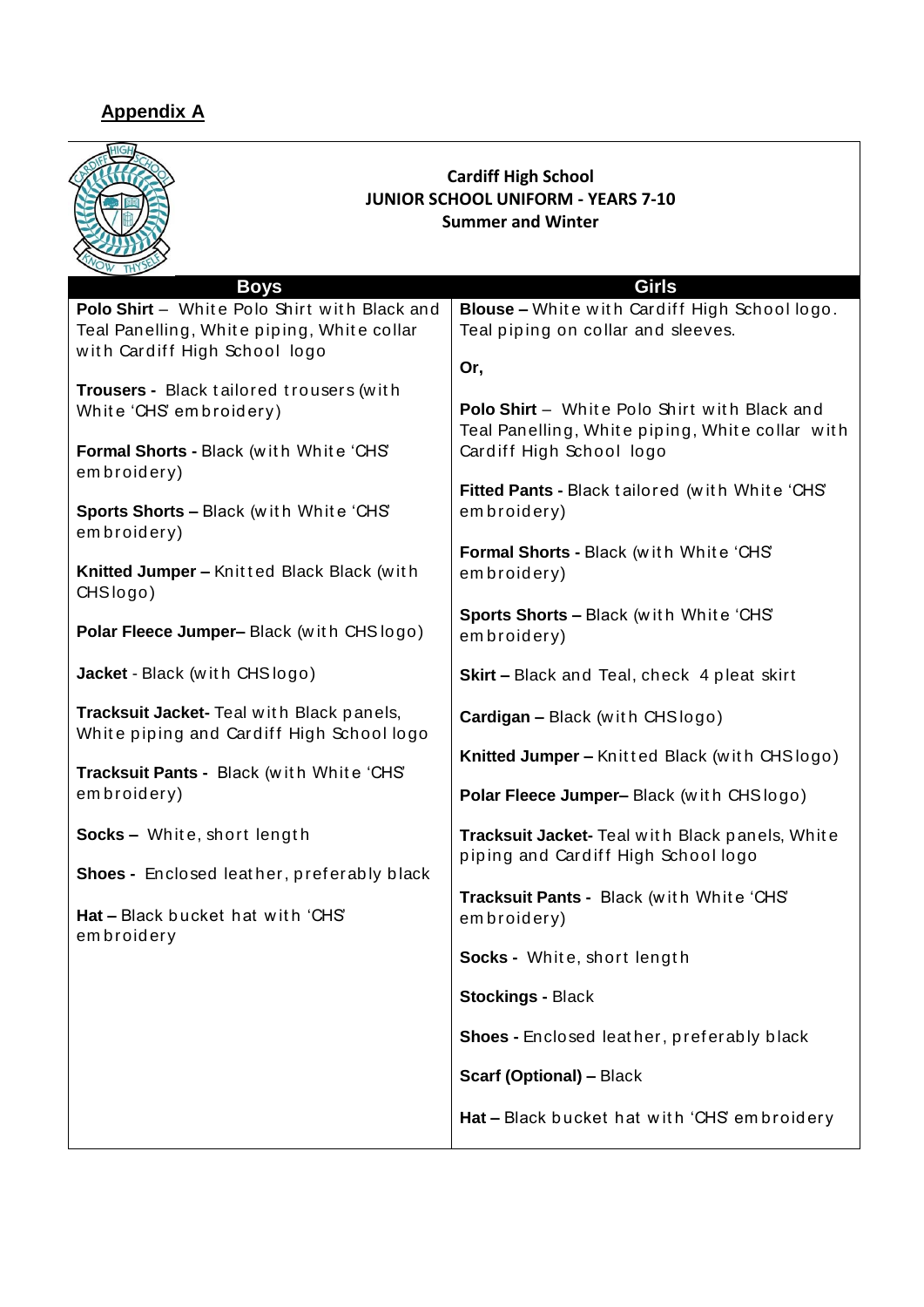

#### **Cardiff High School SPORTS UNIFORM – YEARS 7-10 Summer and Winter Sport, PDHPE practical lessons, Sports Carnivals and School Sporting teams**

#### **BOYS & GIRLS**

**Sports Polo -** White Polo Shirt with Teal and Black Panelling, White piping, Black collar with Cardiff High School logo

**Sports Shorts –** Black (with White 'CHS' embroidery)

**Socks –** Whit e sport s socks

**Shoes –** Suit ab le sp ort s shoes w it h t ie-up laces

Tracksuit Jacket-Teal with Black panels, White piping and Cardiff High School logo

**Tracksuit Pants -** Black (with White 'CHS' embroidery)

Hat - Black bucket hat with 'CHS' embroidery